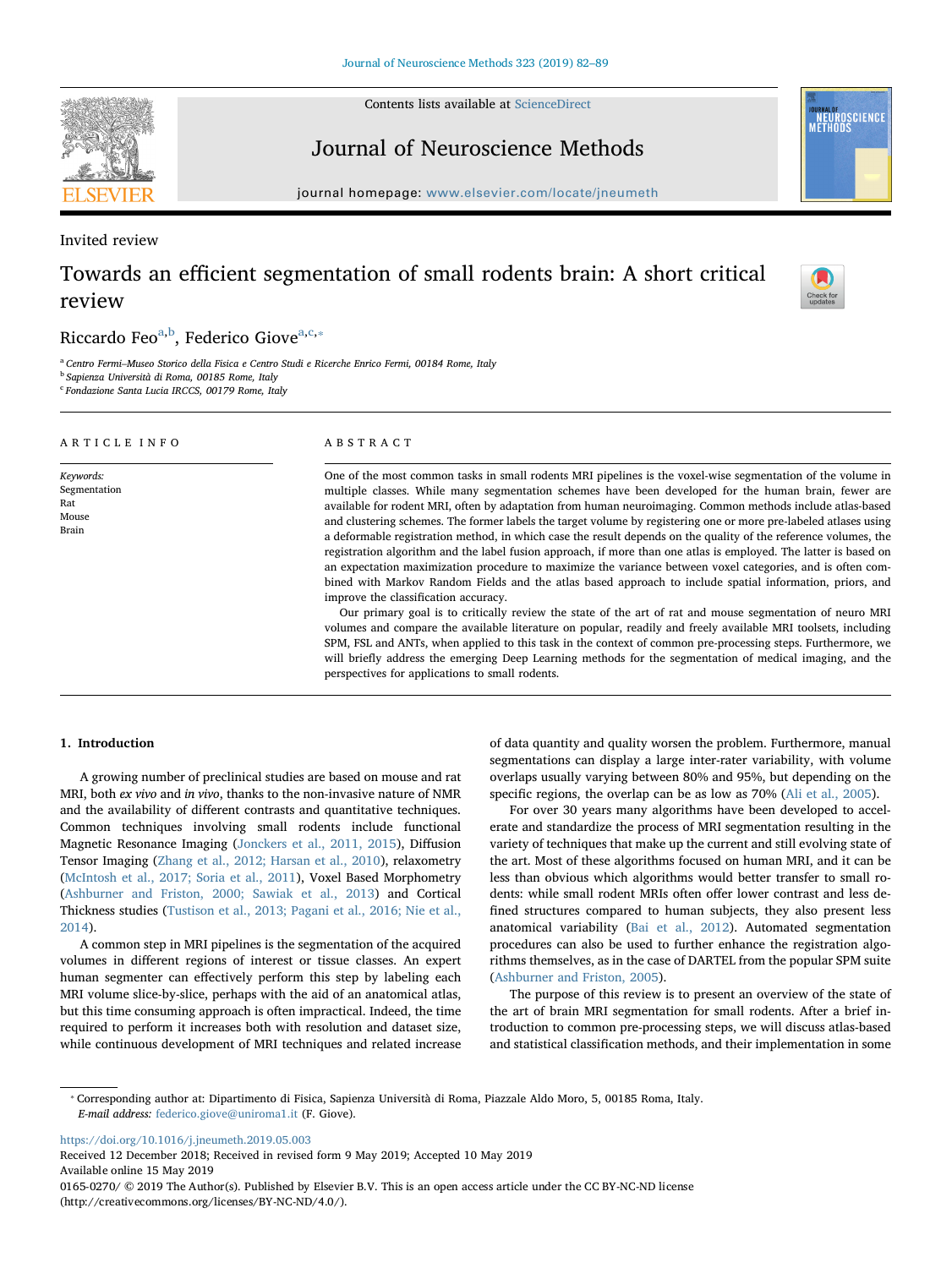of the most used and freely available toolsets for brain MRI research.

Segmentation in itself is a complex procedure, including conceptually distinct steps. The main and historically oldest segmentation tasks in MRI literature is tissue classification ([Zhang et al., 2001\)](#page-7-3), which is aimed at a voxel-wise labeling of the MRI volume in a number of tissue classes, for example White Matter (WM), Gray Matter (GM) and Cerebrospinal Fluid (CSF), often achieved by employing expectationmaximization methods, Markov random fields and registration. Tissue classification is sometimes preceded by skull stripping, a specific segmentation task in which the brain parenchyma is separated from the rest of the MRI volume (mainly skull structures). While this can indeed be considered a special case of tissue classification, several ad-hoc methods have been developed for this task, which will be discussed separately.

Brain region segmentation instead attempts to identify within the MRI volume a set of regions of interest (ROIs) that have a distinct anatomical or functional meaning. In small rodents this is often based on registration alone, with the aid of one labeled atlas or by combining the labeling results from multiple atlases. In region segmentation pipelines a skull-stripping step is sometimes omitted, as the atlases employed may include a reference for the surrounding anatomy [\(Schwarz](#page-7-4) [et al., 2006\)](#page-7-4), and the skull-stripping procedures themselves can be registration-based ([Leung et al., 2011](#page-7-5)). A straightforward implementation of a tool like FSL FIRST ([Patenaude et al., 2011](#page-7-6)), combining manually labeled data and a Bayesian framework to segment several subcortical structures, is not currently available for rodents, although a similar procedure might be implementable with Atropos (ANTs) [\(Avants et al.,](#page-6-5) [2011\)](#page-6-5) in a more labor-intensive way. The segmentation methods presented in this review, unless stated otherwise, are all available for implementation in small rodents.

Strategies for rodents brain segmentation in MRI are still in active development. In addition to these approaches, we will also briefly discuss recent developments in the landscape of segmentation algorithms that are likely to be implemented for small rodents MRI in the near future. While artificial neural networks are not new in the field of MRI ([Clarke et al., 1993; Schellenberg et al., 1990](#page-6-6)) the introduction of contemporary Deep Learning methods [\(LeCun et al., 2015; Ronneberger](#page-7-7) [et al., 2015](#page-7-7) Ronneberger et al., 2015) is likely to be one of the most important factors in the development of segmentation algorithms in the coming years.

## 2. Evaluation

In the available literature, the most common metrics to evaluate the results of segmentation and skull stripping algorithms are the Jaccard index J [\(Jaccard, 1912\)](#page-6-7) and the Sørensen-Dice coefficient or Dice score D ([Dice, 1945](#page-6-8)), defined as follows:

$$
D = \frac{2 |X \cap Y|}{|X| + |Y|}; \quad J = \frac{|X \cap Y|}{|X \cup Y|}
$$

The two metrics can be used to quantify the similarity between two different segmentation masks, with a dimensionless index varying

#### <span id="page-1-0"></span>Table 1

Overview of automated skull-stripping programs.

between 0 (no overlap) and 1 (perfect overlap). Both metrics contain the same information, and it is possible to calculate one from the other:

$$
J = \frac{D}{2 - D}; \quad D = \frac{2J}{1 + J}
$$

To evaluate the quality of a segmentation map a manual segmentation generally provides the ground truth, and the similarity between that and the algorithm's output provides a metric for the quality of the algorithm.

As popular as this metric is, it is not obvious that the average scores across many regions as measured by different studies can be compared directly. It is much easier to obtain high overlaps with large, bulky ROIs, while smaller and elongated regions are harder to successfully coregister. For this reason the most significant results when comparing different algorithms are the ones operating the same tasks, registering the same regions, on the same dataset.

## 3. Pre-processing

## 3.1. Intensity correction

The performance of both automated skull stripping and segmentation algorithms can be significantly enhanced by an intensity non-uniformity pre-processing step ([Sled et al., 1998](#page-7-8)). The imperfections in the uniformity of the RF excitation field and receiver coil sensitivity profile often result in an artifact consisting in a smooth variation of the signal even in homogeneous tissues, called the bias field. While these effects in practice do not have a strong enough visual impact to impair manual segmentation, they can hamper the performance of automatic skull stripping and segmentation algorithms. Several algorithms have been developed to correct this bias, like the implementation of the procedure outlined by [Sled et al. \(1998\)](#page-7-8) included in FreeSurfer, and it is recommended to implement a bias correction step before skull-stripping and segmenting the volumes.

# 3.2. Skull-stripping

Many analysis pipelines include a separate skull-stripping step, designed to discriminate brain and non-brain tissues. Several fully or semi-automated procedures have been developed for this purpose in the specific case of rodent MRI volumes ([Table 1\)](#page-1-0)

Pulse Coupled Neural Networks (PCNN) are a biomimetic neural network based on the visual cortex of cats ([Zhan et al., 2017](#page-7-9)). In their original implementation PCNNs operated on individual 2D slices ([Murugavel and Sullivan, 2009](#page-7-10)) but the algorithm has later been expanded to natively handle 3D data [\(Chou et al., 2011\)](#page-6-9). 3D-PCNN remain competitive to this day, in some cases outperforming more recent methods like RATS [\(Oguz et al., 2014](#page-7-11)), in particular for skull-stripping in the presence of traumatic brain injuries [\(Roy et al., 2018](#page-7-12)). 3D-PCNN has been tested over the years on multiple datasets, with Dice scores generally above 0.9, up to 0.97 in ideal Signal-to-Noise Ratio conditions ([Chou et al., 2011; Oguz et al., 2014; Roy et al., 2018; Li et al., 2013](#page-6-9)).

| Algorithm                                                  | Type                                 | Comments                                                                                 |  |  |
|------------------------------------------------------------|--------------------------------------|------------------------------------------------------------------------------------------|--|--|
| PCNN (Chou et al., 2011)<br>RATS (Oguz et al., 2014)       | Neural network<br>Graph segmentation | Well established and effective<br>Developed to remain effective in low SNR $T_1$ volumes |  |  |
| $rBET$ (Wood et al., 2013)<br>3dSkullStrip-rat (Cox, 1996) | Based on BET                         | More recent and robust, reported slightly better performances compared to PCNN           |  |  |

The listed tools are freely available for research purposes at the following web addresses:

PCNN: [https://sites.google.com/site/chuanglab/software/3d-pcnn.](https://sites.google.com/site/chuanglab/software/3d-pcnn)

RATS: [https://www.iibi.uiowa.edu/rats-rodent-brain-mri.](https://www.iibi.uiowa.edu/rats-rodent-brain-mri)

rBET: [https://www.nitrc.org/projects/rbet/.](https://www.nitrc.org/projects/rbet/)

3dSkullStrip: <https://afni.nimh.nih.gov/>.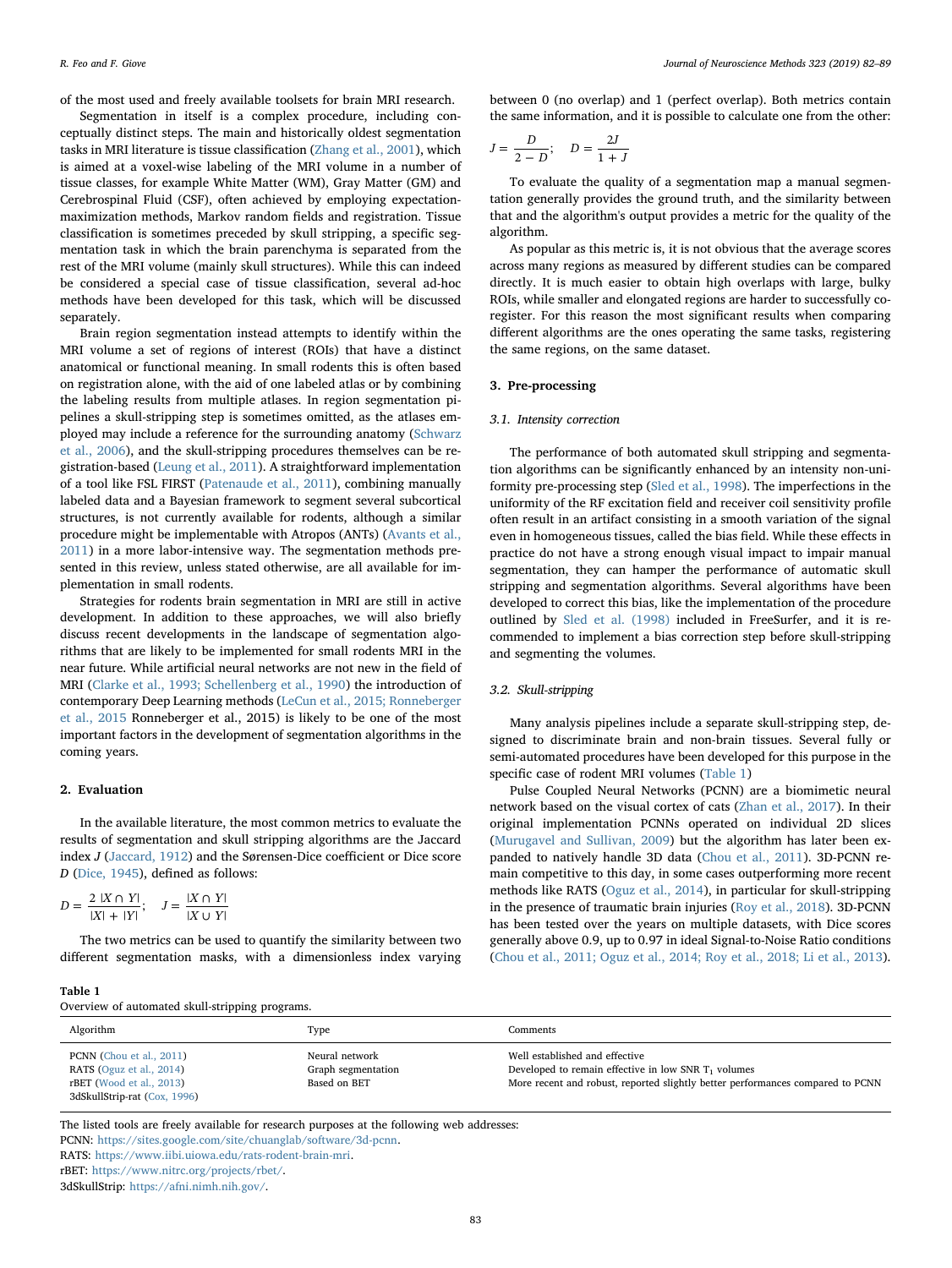Comparable scores have also been reported using methods based on constraint level sets ([Uberti et al., 2009](#page-7-14)).

The RATS method, on the other hand, performs much better on  $T_1$ volumes [\(Oguz et al., 2014](#page-7-11)), while most of the algorithms for rodent segmentation and brain extraction focus on  $T_2$  volumes, as  $T_2$  provides better contrast for small rodents.

While deformable surface methods developed specifically for human brain extraction can be inaccurate when applied directly to rodent MRI, they can be effectively adapted. In recent years [Li et al.](#page-7-15) [\(2013\), Wood et al. \(2013\)](#page-7-15) adapted the BET algorithm ([Smith, 2002\)](#page-7-16) to the rodent brain, both by improving on the algorithm itself and through a more appropriate choice of the shape prior. Both this implementation and the AFNI 3dskullstrip -rat ([Cox, 1996](#page-6-10)) function perform quite effectively, with Dice scores slightly above the 3D-PCNN method [\(Li](#page-7-15) [et al., 2013](#page-7-15); [Roy et al., 2018](#page-7-12)).

Recently, [Roy et al. \(2018\)](#page-7-17) applied Deep Neural Networks [\(LeCun](#page-7-7) [et al., 2015\)](#page-7-7) to the skull-stripping of both human and mice subjects with remarkable results, highlighting the robustness of these algorithms in the presence of traumatic brain injuries, with Dice scores around 0.95.

Semi-automated methods for skull-stripping are less time-efficient, but they can yield improved results. A common procedure, as outlined by [Delora et al. \(2016\)](#page-6-11) and [Pagani et al. \(2016\)](#page-7-18), is based on registering all mouse brains to study-specific template, to be segmented manually, and later propagate the brain mask to the individual volumes. While not fully automated this method yields excellent results, benefiting from being tailored to the specific experimental parameters of the study and the specific population, resulting in a reported Dice score of 0.96. In general, methods based on registration and single or multi-atlas segmentation are also common, implementing the same strategies that will be discussed for the segmentation of the rodent brain in a larger number of regions ([Leung et al., 2011](#page-7-5)).

## 4. Segmentation

The task of brain region segmentation aims to identify a set of predefined regions in the rodent's brain, and relies on two key components to classify the different regions: a registration algorithm and one or more atlases, with the overall quality of the segmentation depending on both. The atlas or atlases contain the prior information on the tissue classes, in the form of labeled MRI volumes or templates, while the registration algorithm adapts the atlases to the volume to be segmented. The final output of the procedure is a new volume in which the labels and the original data to be segmented are co-registered in the same space.

In this section we will discuss in turn these key aspects of brain region segmentation and their implementation. Further on we will turn our attention to clustering algorithms and the different task of tissue segmentation. An overview of the general outline of a segmentation pipelines is given by the diagram in [Fig. 1.](#page-3-0)

### 4.1. Single atlas segmentation

### 4.1.1. Atlases

The prior knowledge required to semantically segment different brain structures is often encoded in one or more anatomic atlases, composed of two volumes: the original MR data, or a template volume, and an associated voxel-by-voxel set of labels. Single MRI volumes, or a study-specific template, can be co-registered with the atlas or atlases to obtain a voxel-wise labeling of the volumes. Several atlases also feature probabilistic maps, where the probability of belonging to a particular class is mapped into each voxel, which can be seen as an early form of multi-atlas segmentation. Over the years, many atlases have been developed both for rats (including [\(Kjonigsen et al., 2015; Schweinhardt](#page-6-12) [et al., 2003; Papp et al., 2014; Valdes Hernandez et al., 2011; Veraart](#page-6-12) [et al., 2011; Rumple et al., 2013; Johnson et al., 2012; Schwarz et al.,](#page-6-12) [2006; Hjornevik et al., 2007; Liang et al., 2017](#page-6-12))) and mouses (including ([Hjornevik et al., 2007; Dorr et al., 2008; Ma et al., 2005; Aggarwal](#page-6-13) [et al., 2009; Johnson et al., 2010; Kova](#page-6-13)čević et al., 2004; Chuang et al., [2011\)](#page-6-13)). Atlases can differ in many ways: template building strategy, contrasts, resolution, number of subjects, breed and age of the subjects, the use of ex vivo or in vivo data, coordinate reference, and segmentation classes.

A simple template building strategy is to choose one random subject and use a deformable registration algorithm to register this volume to every other brain, compute the inverse transforms and average them, to obtain a first average image. This process is then reiterated several times using the average as the new registration target (Kovačević [et al.,](#page-7-19) [2004\)](#page-7-19). Using a template generated from multiple subjects allows avoiding errors due to imaging artifacts and individual variability, which might also be a consequence of excision in ex vivo brains. An alternative method is creating a minimum deformation template, building the average brain that minimizes the required deformation to be adapted to the entire database of individual subjects ([Veraart et al.,](#page-7-20) [2011; Johnson et al., 2012; Kochunov et al., 2001; Ma et al., 2005](#page-7-20)). Segmentations based on these templates can easily yield Dice scores above 0.9, with the exception of small or elongated structures, which are more sensible to slight registration errors [\(Ma et al., 2005](#page-7-21)). An effective template building strategy, based on the production of an initial reference through affine transformations and its refinement with a minimum nonlinear deformation approach, can be streamlined with the use of the buildtemplateparallel script available in the ANTs toolset ([Avants et al., 2010](#page-6-14)).

A probabilistic atlas does not emerge from a direct segmentation of the template. Every volume used to build the template is manually segmented, and its final segmentation emerges from the statistics of the labels as they are propagated to the template.

Ex vivo atlases offer higher resolution and eliminate motion artifacts due to the breathing of the subject, however the brain itself is altered in the process. [Aggarwal et al. \(2009\)](#page-6-15) observed a shrinkage in ex vivo brains from 1% up to  $(3.8 \pm 0.6)$ % depending on the axis, and highlighted the problem of different structures shrinking by a different amount, also depending on the choice of reagents, concentrations and fixation methods. To address this problem an ex vivo template can be segmented and then non-linearly mapped to an in vivo population average ([Aggarwal et al., 2009; Veraart et al., 2011](#page-6-15)).

The template itself can be segmented manually, or with the aid of an histological atlas. The popular Paxinos & Watson and Paxinos & Franklin atlases [\(Paxinos and Franklin, 2004; Paxinos and Watson,](#page-7-22) [1986\)](#page-7-22), in their multiple versions, have been employed for this purpose by many authors, thus allowing for registration in stereotaxic coordinates.

Several attempts have been made at integrating the diverse landscape of available atlases and data for small rodents ([Hawrylycz et al.,](#page-6-16) [2011\)](#page-6-16), including information such as function or gene and protein expression. The Waxholm space ([Johnson et al., 2010\)](#page-6-17), designed explicitly for MRI, CT and PET mouse brain imaging, is easy to convert to a stereotaxic reference, and is probably one of the most successful, but as of yet the general landscape of atlases remains quite varied.

### 4.1.2. Registration

Given one atlas, the atlas and the volumes to be segmented are registered to the same space. A common strategy in state of the art segmentation pipelines is to first build a study specific template, as discussed in the previous section for atlas building, and segment this template by co-registration with the atlas. The labels can then be propagated back to the individual subjects by inverting the transformations obtained [\(Pagani et al., 2016](#page-7-18)).

The quality of the labeling will be conditioned by the quality of the registration itself, and many strategies have been devised to improve this process. Image or volume registration is formulated as an optimization problem. Registration algorithms aim to find the optimal parameters for the transformation T, from the moving volume  $I_M$  to the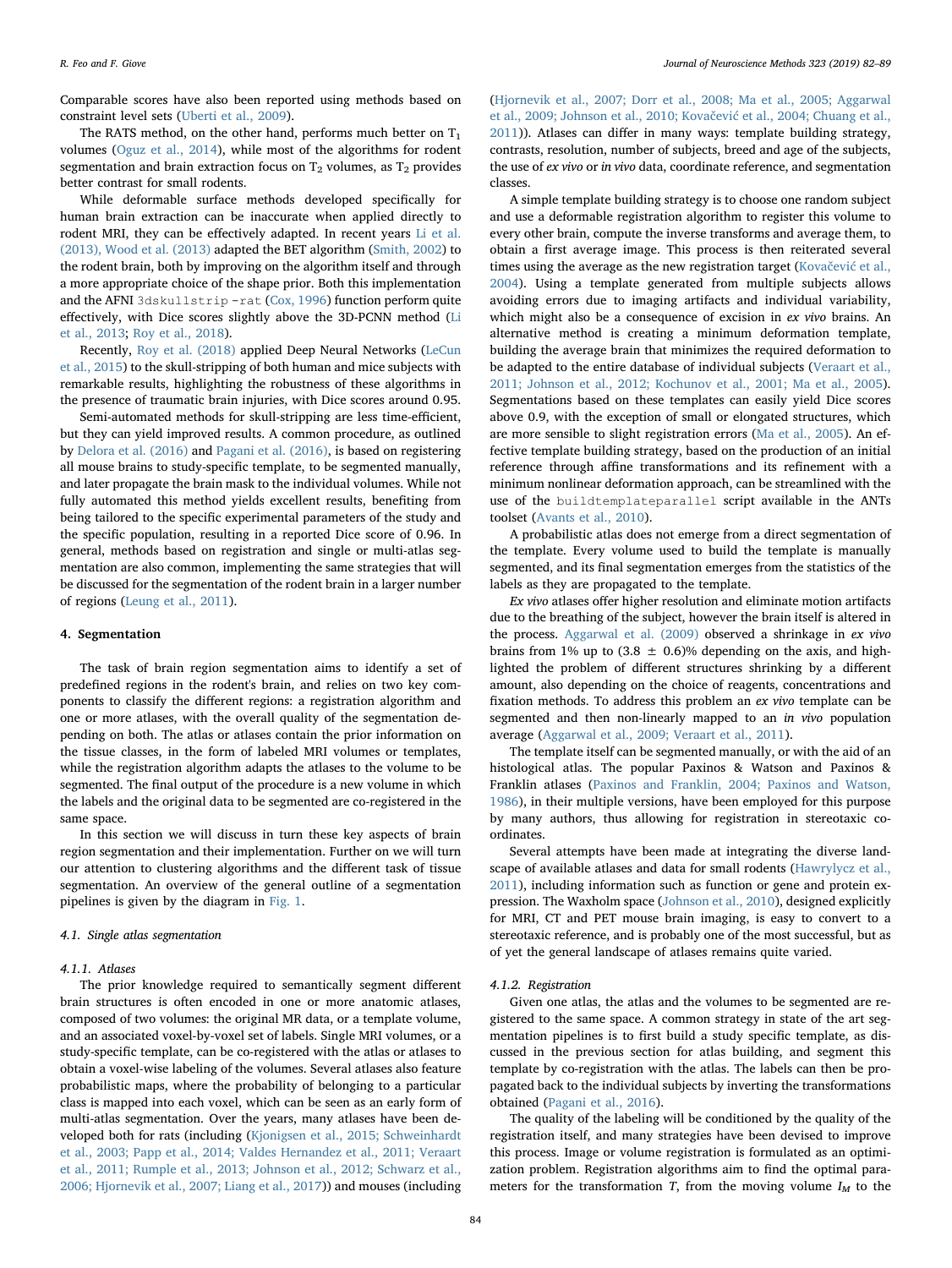<span id="page-3-0"></span>

Fig. 1. General outline of segmentation pipelines including multiple tasks: skull stripping, region segmentation and tissue classification. Dashed lines indicate alternative or optional paths: for example, not all tissue classification algorithms require prior maps. This general outline can be modified and improved upon: for example one could implement a multi-atlas segmentation scheme, or a more complex template building strategy. Entire branches can be omitted, e.g. the user might be only interested in tissue classification. Depending on the toolset employed, some of these steps might be automated and transparent to the user.

target volume  $I_T$ , minimizing a cost function  $C(I_M, I_T)$ :

# $\hat{T} = \operatorname{argmin}_{T \in S_T} C(I_M \circ T, I_T)$

Where  $I_M \circ T$  represents the  $I_M$  volume transformed by T, and  $S_T$  the space of allowed transformations  $T$  (consistently with the notation of [Jenkinson and Smith \(2001\)](#page-6-18)). Linear transformations include translation, rigid registration, similarity, and affine, respectively allowing for translation only, then adding rotation, scaling, and shear. All of the most popular toolsets for MRI registration provide an easy way to implement these transformations out-of-the-box, including FLIRT from the FSL package [\(Jenkinson and Smith, 2001\)](#page-6-18), ANTs [\(Avants et al., 2009](#page-6-19)), SPM12 [\(Penny et al., 2011](#page-7-23)), MNI\_autoreg [\(Collins et al., 1994\)](#page-6-20) and Elastix ([Klein et al., 2010](#page-7-24)), and offer a variety of cost functions. Intramodal registration is compatible with simple least squares or crosscorrelation methods, while for inter-modal registration mutual information or normalized mutual information is often preferred. While these metrics are almost universally available, many toolsets feature cost functions that are not found in the others. A summary can be found in [Table 2](#page-3-1). While these tools have been primarily developed for humans, the algorithms used for linear registration do not require any particular fine tuning for the rodents. Many interpolation schemes are available after the algorithm has found the optimal transformation,

### <span id="page-3-1"></span>Table 2

Overview of the metrics available for linear registration algorithms in popular MRI research toolboxes.

| <b>AFNI</b>                        | FSL                           | ANTs                                             | <b>MNI AutoReg</b>     | Elastix            |
|------------------------------------|-------------------------------|--------------------------------------------------|------------------------|--------------------|
| CR, Hellinger, LPC,<br>MI, MS, NMI | CR, LD,<br>MS. MI.<br>NC. NMI | CC, CCH, GC,<br>GD. ICP.<br>JHCT, MS, MI,<br>PSE | CC, MI, ND, SSC,<br>VR | MS, MI,<br>NC, NMI |

Abbreviations: CC: cross correlation; CCH: histogram-based correlation coefficient; CR: correlation ratio; GC: global correlation; GD: gradient difference; ICP: iterative closest point (Euclidean); LPC: local Pearson correlation; JHCT: Jensen-Havrda-Charvet-Tsallis; LD: label difference; MS: mean squares; MI: mutual information; NMI: normalized mutual information; NC: normalized correlation; ND: normalized difference; PSE: point set expectation; SSC: ctochastic sign change; VR: variance ratio. ICP, JHCT and PSE are designed for point-set registration.

however when transforming the atlas volumes a nearest neighbor interpolation is used to insure the labeling is preserved.

State of the art registration and segmentation procedures implement affine transformations as a preliminary step, followed by non-linear, diffeomorphic mapping. A diffeomorphic transformation is a differentiable, non-linear transformation with a differentiable inverse, preserving the topological relationships of the subject's anatomy (connected or disjoint structures remain so) and ensuring that diffusion tensors remain positive definite, which is of primary importance in diffusion weighted imaging ([Aggarwal et al., 2009](#page-6-15)). These large-deformations algorithms satisfy the inverse-consistency property, insuring that the matrices associated to the forward and reverse mappings are inverse to each other: invertibility is a key property of registration when applied to segmentation, to propagate the labels or probabilistic maps.

[Bai et al. \(2012\)](#page-6-3) found that employing the Large Deformation Diffeomorphic Metric Mapping, LDDMM algorithm [\(Beg et al., 2005\)](#page-6-21) for single atlas registration outperformed FFD and demons, with a mean dice score of 0.81 compared to 0.72 from affine registration, although at an high computational expense. [Fu et al. \(2017\)](#page-6-22) compared one linear algorithm (FLIRT) and four diffeomorphic algorithms: DARTEL, geodesic shooting (optimizations of LDDMM, ([Ashburner, 2007; Ashburner](#page-6-23) [and Friston, 2011](#page-6-23) Ashburner and Friston, 2011), diffeo-demons, geodesic-SyN and greedy-SyN (from ANTs). The best performing algorithms were geodesic-SyN and greedy-SyN ([Avants et al., 2008, 2009](#page-6-24)), with mean volume overlaps of 0.77 and 0.76 respectively, the overlap of the affine registration averaging at 0.68 across all regions.

The demons algorithm searches for a diffeomorphic transformation with a diffusion based model ([Thirion, 1998](#page-7-25)), whereas both LDDMM and SyN are based on the optimization of a velocity field mapping one volume to the other trough an integration step. While LDDMM is symmetric in theory, the optimization problem in not formulated symmetrically. By contrast, [Avants et al. \(2008\)](#page-6-24) implemented an algorithm that exploits the inherent symmetry of the problem and guarantees that the path from the fixed to the moving volume remains the same when the roles are reversed, by defining an appropriate variational energy insuring that the two volumes contribute equally to the path. Geodesic-SyN allows for an unconstrained optimization within the space of diffeomorphic transformations, resulting in an higher accuracy compared to greedy-SyN. While the latter is an approximated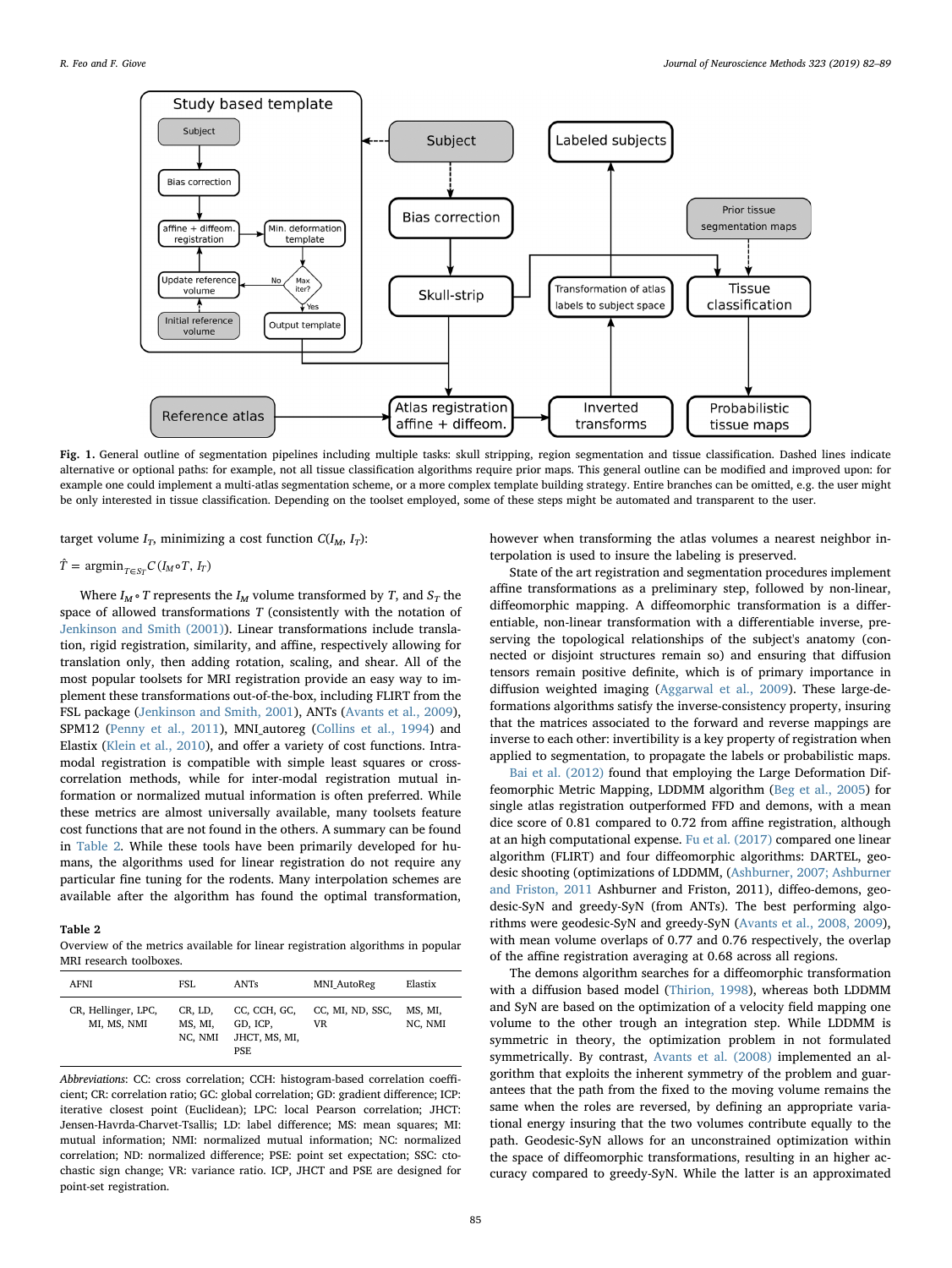approach, it offers a major improvement in terms of speed, at the price of a very small loss in accuracy. For the same registration task, [Fu et al.](#page-6-22) [\(2017\)](#page-6-22) measured a running time of 103.2 min when performed with geodesic-SyN, and 27.8 min with greedy-SyN.

[Klein et al. \(2009\)](#page-7-26) also highlighted the high accuracy of geodesic-SyN for brain MRI registration in human subjects, however direct application of SyN algorithms with human optimized parameters to rodent populations is not recommended. [Fu et al. \(2016\)](#page-6-25) showed that optimizing the parameters of the SyN protocol for mices results in a 18% improvement of the Dice score compared to the SyN protocol optimized for humans, and a 22% improvement over affine registration. Applying SyN with human-optimized parameters only resulted in a minor improvement compared to the overlap achieved with linear registration methods. [Fu et al. \(2017\)](#page-6-22) recommend large gradient descent steps, as the anatomical variability in mouses is lower than in humans, keeping the number of time points fixed at 2, and a time integration step of 0.05, employing a Gaussian regularizer with  $\delta_{\text{gradient}}^2 = 3$  and  $\delta_{\text{total}}^2$  = 2, and using cross correlation as a the similarity metric.

While according to [Fu et al. \(2017\)](#page-6-22) they performed worse in high resolution MRI, the DARTEL and geodesic shooting algorithms for SPM12 are also widely used. Both tools are based on an intermediate tissue segmentation step based on a clustering method, registering simultaneously different tissue classes. To the authors knowledge the FNIRT tool included in FSL has not been compared to the ANTs or SPM12 tools in small rodents, but it does not appear to outperform them in humans [\(Klein et al., 2009\)](#page-7-26).

Unlike AFNI's 3dQwarp ([Cox, 1996\)](#page-6-10), which constructs a diffeomorphic transformation by a composition of diffeomorphisms, FNIRT builds one as a sum of diffeomorphic transformations. While this does not guarantee that the sum would be diffeomorphic, FNIRT approaches this problem by rejecting at each iteration non-diffeomorphic deformation fields and projecting them on the closest diffeomorphic field. This allows for the selection of transformations characterized by a Jacobian within a specified range, whereas different algorithms might result in diffeomorphic transformations with a Jacobian arbitrarily close to zero. The Jacobian determinant of a diffeomorphic transformation can itself be used to characterize local contractions or expansions, allowing for the localization of voxel-level differences in the local shape of brain structures [\(Pagani et al., 2016\)](#page-7-18). FNIRT allows for the direct selection of the optimal deformation withing a specified range. A more comprehensive list of toolsets for nonlinear registration can be found in [Tables 3 and 4](#page-4-0).

#### 4.2. Multi-atlas segmentation

One single atlas is often unable to characterize individual variability, and its propagation turns into systematic errors all random errors in the atlas building process. An effective alternative to single atlas segmentation is to employ a database of different atlases, computing the final segmentation using several manually segmented volumes.

Each atlas is registered to the target volume, and the final segmentation is derived through a label fusion procedure. The general idea of multiatlas segmentation resulted in a large variety of techniques for the labeling of biomedical images ([Iglesias and Sabuncu, 2015\)](#page-6-26) and it can be considered a class of supervised learning algorithms, several of which have been employed for the segmentation of rodent brain MRI.

[Lancelot et al. \(2014\)](#page-7-27) demonstrated a marked improvement of a simple majority voting strategy over both single atlas and the propagation of one probabilistic atlas for the rat brain. [Bai et al. \(2012\)](#page-6-3) compared several common registration and label fusion strategies for the segmentation of in vivo mouse brains. They investigated the interplay of affine, FFD, Demons and LDDMM registrations with majority voting, STAPLE and Markov Random Fields (MRF) as label fusion strategies, comparing them to single atlas segmentation. The quality of the registration step remained the most important variable, resulting in the highest Dice score improvements. LDDMM registration improved the average Dice score from 0.724 (affine registration) to 0.812 for single atlas registration, while multi-atlas methods improved the final overlap scores by about 0.03–0.04. The best results were obtained by combining LDDMM registration with either majority voting or STAPLE, resulting in a dice score of 0.845.

The MRF approach ([Bae et al., 2009\)](#page-6-27) jointly models the distribution of a voxel labels with its neighborhood, while the STAPLE algorithm (Warfi[eld et al., 2004\)](#page-7-28) estimates the performance of each generator atlas and constructs an estimate of the "true" segmentation via an expectation-maximization algorithm. Unlike a majority vote rule, which selects at each voxel the most frequent label, STAPLE is able to identify the correct segmentation even when there are repeated errors in a majority of the segmentations (Warfi[eld et al., 2004\)](#page-7-28). However the higher complexity of these algorithms, originally developed for human subjects, did not constitute a significant improvement over a much simpler majority voting strategy for the mouse brain, presenting subtler anatomical variations [Bai et al. \(2012\)](#page-6-3).

STEPS [\(Cardoso et al., 2012, 2013\)](#page-6-28) incorporates a local similarity metric in the STAPLE algorithm and combines it with a MRF model to address the problem of global vs. local image matching. [Ma et al. \(2012,](#page-7-29) [2014\)](#page-7-29) confronted it with STAPLE and single-atlas registration after optimizing the parameters required by STEPS with a grid search, highlighting a marked improvement over both procedures on their dataset. The overall Dice score improvement granted by multi-atlas methods is not equally distributed among brain regions. Harder to segment brain structures like the fimbria and the anterior commissure register the highest improvements, of about 0.2 ([Ma et al., 2012, 2014;](#page-7-29) [Bai et al., 2012](#page-7-29)), while improvements in the thalamus or the cerebellum were smaller by one order of magnitude. The STEPS algorithm is distributed by the authors as part of NiftySeg.

[Nie and Shen \(2013\)](#page-7-30) proposed a weighed average approach in which the quality of the local alignment is estimated with a mutual information strategy combined with a demons registration approach, implementing a support vector machine classifier. They report an

<span id="page-4-0"></span>Table 3

Overview of the metrics available for nonlinear registration algorithms in popular MRI research toolboxes.

| Toolbox | Metrics                                           | Nonlinear transformations options                                                                                                                                   |
|---------|---------------------------------------------------|---------------------------------------------------------------------------------------------------------------------------------------------------------------------|
| ANTs    | CC, Demons, GC, ICP, MS, JHCT,<br>Mattes, MI, PSE | BSplineDisplacementField, BSplineExponential, BSplineSyN, Exponential, GaussianDisplacementField, SyN,<br>TimeVaryingBSplineVelocityField, TimeVaryingVelocityField |
| AFNI    | CP, Hellinger, LPC MI, NMI, P                     | Piecewise polynomial C1 diffeomorphism                                                                                                                              |
| FSL     | MS                                                | <b>FNIRT</b>                                                                                                                                                        |
| Elastix | MS, MI, NC, NMI                                   | B-splines, Thin-plate splines, SplineKernelTransform, WeightedCombinationTransform, BSplineTransformWithDiffusion,                                                  |
|         |                                                   | BSplineStackTransform                                                                                                                                               |
| SPM12   | Multinomial model                                 | Geodesic shooting, DARTEL                                                                                                                                           |
|         |                                                   |                                                                                                                                                                     |

Abbreviations: CC: cross correlation; CCH: histogram-based correlation coefficient; CP: clipped Pearson; CR: correlation ratio; GC: global correlation; GD: gradient difference; ICP: iterative closest point (Euclidean); JHCT: Jensen-Havrda-Charvet-Tsallis; LD: label difference; LPC: local Pearson correlation; MS: mean squares; MI: mutual information; NMI: normalized mutual information; NC: normalized correlation; ND: normalized difference; P: Pearson Correlation; PSE: point set expectation; SSC: stochastic sign change; VR: variance ratio. ICP, JHCT and PSE are designed for point-set registration.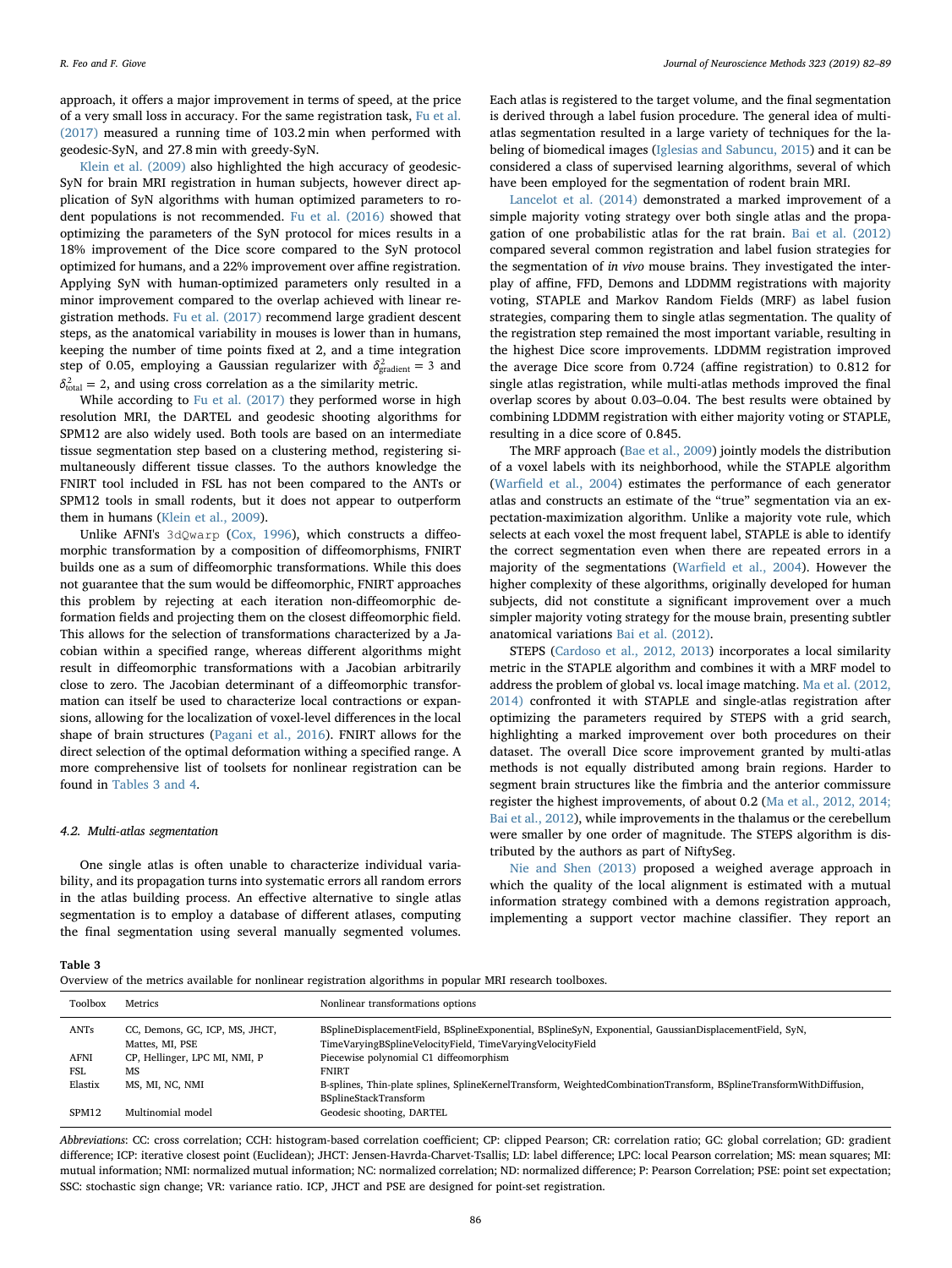#### Table 4

Overview of diffeomorphic registration approaches.

| Algorithm                        | Type                                                                        | Comments                                                                                                                                                                                                                                                                                                                           |
|----------------------------------|-----------------------------------------------------------------------------|------------------------------------------------------------------------------------------------------------------------------------------------------------------------------------------------------------------------------------------------------------------------------------------------------------------------------------|
| Demons<br>SyN, Splines<br>DARTEL | Surface deformation<br>Deformation field<br>Combined with a clustering step | Often preferred for some application outside the scope of this work, e.g. feature extraction<br>Available in several variants, providing state of the art results in terms of accuracy<br>Popular tool in SPM, requires a prior tissue segmentation map, reported to be less effective in high resolution MRI (Fu et al.,<br>2017) |
| <b>FNIRT</b>                     | Sum of deformation fields                                                   | User can specify the range of allowed local deformations                                                                                                                                                                                                                                                                           |

improved 0.859 Dice score over the initial 0.788 single-atlas overlap for in vivo volumes, and respectively 0.90 and 0.85 scores for in vitro volumes. [Lee et al. \(2014\)](#page-7-31) also implemented a majority voting strategy weighed by intensity similarity after a b-spline deformation driven by corresponding particles, reporting a 0.05 overlap improvement over the 0.84 score for the pairwise registration.

While all of these authors provided Dice scores to evaluate their results, direct comparison of Dice scores across different studies, focusing on different atlases and different ROIs, is not necessarily meaningful. We can note however that it approaches the inter-rater overlap between different human raters ([Ali et al., 2005](#page-6-2)).

#### 4.3. Clustering methods

A different approach to tissue segmentation is to frame it as a clustering problem, labeling the individual voxels as members of different tissue classes. One of the classical tasks this algorithm is applied to is a 3 classes segmentation of gray matter, white matter and cerebrospinal fluid. MRI volumes provide effective contrast between these classes, but the problem is complicated by the bias field, noise and partial volume effects.

Earlier statistical approaches attempted to label single voxels based on probability values determined from the intensity distribution of the image, treating voxels as independent samples drawn from a population. [Zhang et al. \(2001\)](#page-7-3) combined an expectation maximization approach with a Markov Random Field model ([Li, 1994; Tohka et al.,](#page-7-32) [2010\)](#page-7-32) to take into account the spatial context of the specific voxels, articulated in a three steps expectation maximization algorithm alternating estimates of the class labels, distribution parameters and bias field, to maximize the interclass variance. This algorithm is currently implemented as the FAST tool in the FSL toolbox. As the initial estimates can suffer in the presence of strong bias fields the algorithm can also be initialized with an a priori probability map. The number of classes can also be increased, for example to account for strong lesions, or reduced, if the WM-GM contrast is too small in the target volume.

[Ashburner and Friston \(2005\)](#page-6-4) developed the algorithm that would be implemented in SPM, combining registration and Gaussian mixture clustering. While this expectation maximization algorithm does not explicitly model spatial dependency in the same way of a MRF, context information is derived from the deformable registration of a probabilistic map of the different tissue classes. At each step the mixture parameters, bias fields and deformation are estimated separately while keeping the others constant. As of the current implementation in SPM12, the algorithm supports segmentation in several classes: GM, WM, CSF, bone, soft tissue, background/air. Each class is described by multiple Gaussians to account for partial volume effects and for the

possibility that the true distribution might not be normal. [Sawiak et al.](#page-7-33) [\(2009\)](#page-7-33) developed a toolbox to facilitate the extension of SPM functionality to the animal brain, including mouse specific priors out-of-thebox, called SPMMouse.

The Atropos tool ([Avants et al., 2011\)](#page-6-5) included in ANTs implements an n-tissue segmentation algorithm capable of integrating multimodal information to enhance the segmentation performance with minimal memory requirements. Combining both of the strategies described above Atropos can include either MRFs, template based priors or a weighted combinations of both, as well as bias correction. It can also be used for brain extraction and label propagation from a probabilistic atlas. Atropos supports partial volume classes, for example the class of voxels containing both WM and GM can be classified as a separate category.

Supporting different initialization and optimization strategies, likelihood models, and optimization options, Atropos is a powerful tool with a significant number of parameters the user can tweak to fine tune the tool to their specific needs, and it has been applied to very different tasks like the segmentation of cysts in mouse kidneys tissues [\(Xie et al.,](#page-7-34) [2015\)](#page-7-34). However this is not always a benefit, and in some cases a more straightforward approach like the ones previously described can still yield good results with less fine-tuning. [Table 5](#page-5-0) presents a short summary of the methods here discussed.

In the case of ex vivo studies, the fixation procedure can severely impact the performance of a classic 3-classes segmentation. [Pagani](#page-7-18) [et al. \(2016\)](#page-7-18) and [Li et al. \(2009\)](#page-7-35) worked around the overestimation of WM tissue at the expense of GM with Atropos and FSL respectively when implementing voxel based morphometry measures, by increasing the number of classes and reconstructing GM by merging the new classes appropriately. However the large loss of CSF as a consequence of fixation still impaired the quality of WM/CSF discrimination ([Pagani](#page-7-18) [et al., 2016](#page-7-18)).

#### 5. Future perspectives

Many of the methods discussed here reach overlap scores comparable to those obtained between segmentations from different human raters [\(Ali et al., 2005](#page-6-2)). Beyond posing a ground truth problem, which can still be defined as a multi-atlas labeling of the same volume obtained from multiple human experts, these results are obtained at a steep cost in terms of computational resources, and become impractical when applied to large datasets. For this reason one of the biggest challenges in current classification tasks is computational efficiency.

An emerging approach, to the authors knowledge not yet implemented in small animals, is predictive registration [\(Gutierrez-Becker](#page-6-29) [et al., 2017; Dalca et al., 2018; Yang et al., 2017](#page-6-29)). A machine learning

<span id="page-5-0"></span>Table 5

Clustering based tissue classification tools included in the SPM12, FSL and ANTs toolboxes. Atropos also represents a valid choice for multi-atlas label fusion.

| Algorithm            | Toolbox | Comments                                                               |
|----------------------|---------|------------------------------------------------------------------------|
| Unified segmentation | SPM12   | Popular algorithm requiring spatial priors, MATLAB integration         |
| FAST                 | FSL     | Can include but does not require priors                                |
| Atropos              | ANTs    | Effective and versatile, provides a wide array of options to fine-tune |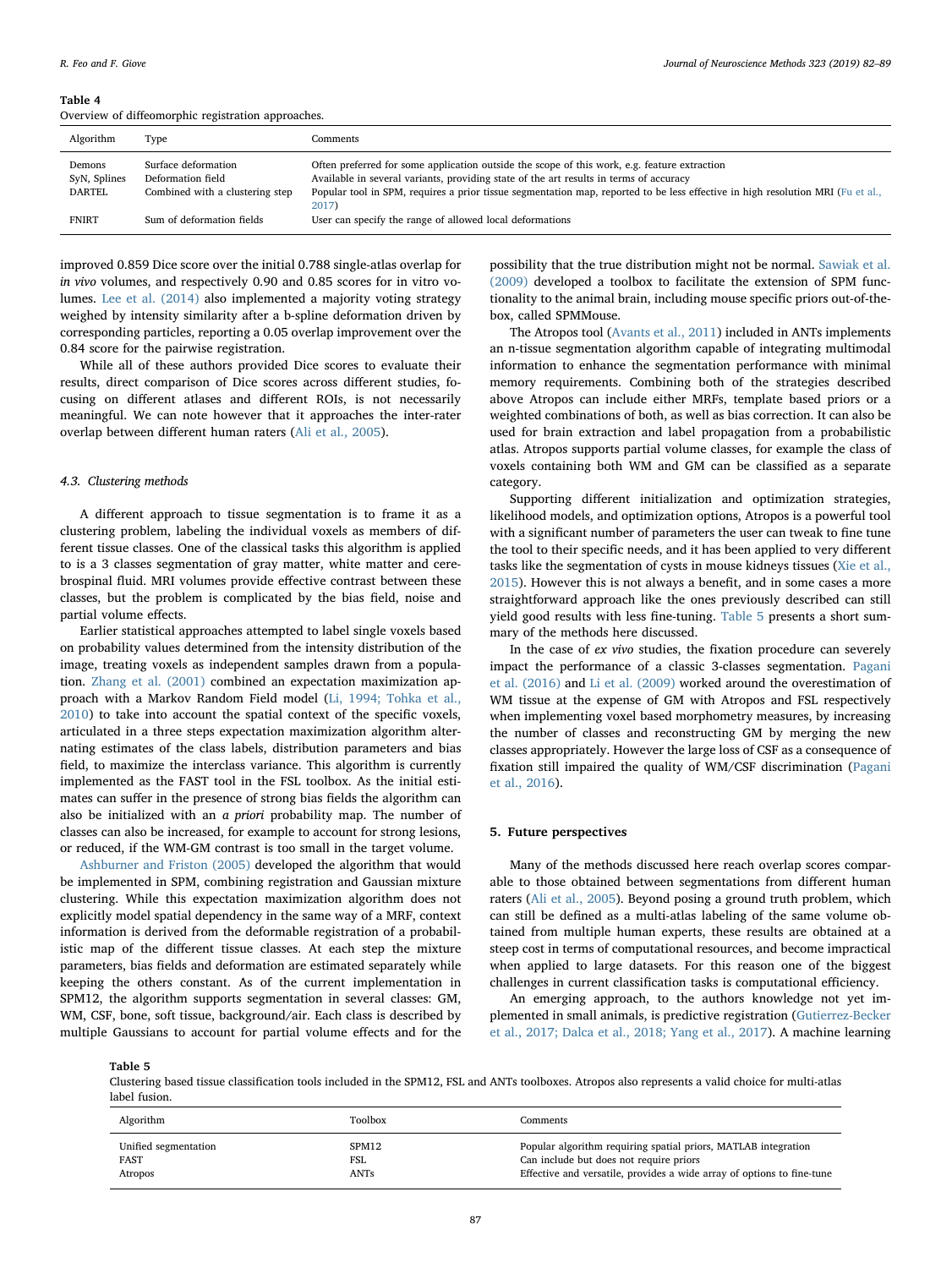algorithm is trained to predict the velocity field associated to a diffeomorphic deformation, given two volumes. The resulting momentum can either be used directly or as a prior to initialize an optimization algorithm, thus drastically reducing the optimization time.

Even more promising, both in terms of accuracy as in computational efficiency, deep learning algorithms [\(LeCun et al., 2015; Akkus et al.,](#page-7-7) [2017](#page-7-7) Akkus et al., 2017) are likely to revolutionize the current paradigm for all segmentation and classification tasks and have already been implemented for simpler classification tasks like skull-stripping ([Roy et al., 2018\)](#page-7-17). This can be considered a multi-atlas approach, in which the algorithm is trained on a large number of annotated volumes. While the training step is computationally expensive it only has to be performed once; the effective runtime of the classification task can be drastically reduced. Recently, [Wachinger et al. \(2018\)](#page-7-36) implemented a Deep Neural Network capable of outperforming state of the art methods for the segmentation of the human brain in one hour, whereas a single registration on the same machine took 2 hours to be performed. Employing a fully convolutional approach with the U-Net architecture [Ronneberger et al. \(2015\)](#page-7-37) and [Roy et al. \(2018\)](#page-7-17) brought the total segmentation time down to 20 s, while preserving the competitive performance in terms of accuracy, by integrating in the training procedure volumes labeled with Freesurfer, an atlas based tool [\(Fischl](#page-6-30) [et al., 2002](#page-6-30)). As the segmentation speed is indeed one of the most important problems to be addressed right now in the field of MRI segmentation, we are likely going to see this architecture or a similar algorithms implemented as well for small rodents in the near future.

Increasing the segmentation speed will in turn facilitate research on large datasets in all the different fields in which small rodents brain MRI plays a role, from pathogenesis research to preclinical drug development, from basic neuroscience to the study of neurodegenerative diseases.

## Contribution statement

RDF made the bibliographic search and drafted the paper. FG ideated and coordinated the research and revised the paper. Both authors approved the final version.

## Acknowledgements

Partially supported by the Italian Ministry of Health (Ricerca Corrente). This project has received funding from the European Union's Horizon 2020 research and innovation programme under the Marie Skłodowska-Curie grant agreement No 691110 (MICROBRADAM). The content is solely the responsibility of the authors and does not necessarily represent the official views of the funding bodies.

#### References

- <span id="page-6-15"></span>[Aggarwal, M., Zhang, J., Miller, M.I., Sidman, R.L., Mori, S., 2009. Magnetic resonance](http://refhub.elsevier.com/S0165-0270(19)30143-8/sbref0005) [imaging and micro-computed tomography combined atlas of developing and adult](http://refhub.elsevier.com/S0165-0270(19)30143-8/sbref0005) [mouse brains for stereotaxic surgery. Neuroscience 162, 1339](http://refhub.elsevier.com/S0165-0270(19)30143-8/sbref0005)–1350.
- [Akkus, Z., Galimzianova, A., Hoogi, A., Rubin, D.L., Erickson, B.J., 2017. Deep learning](http://refhub.elsevier.com/S0165-0270(19)30143-8/sbref0010) [for brain MRI segmentation: state of the art and future directions. J. Digit. Imaging](http://refhub.elsevier.com/S0165-0270(19)30143-8/sbref0010) [30, 449](http://refhub.elsevier.com/S0165-0270(19)30143-8/sbref0010)–459.
- <span id="page-6-2"></span>[Ali, A.A., Dale, A.M., Badea, A., Johnson, G.A., 2005. Automated segmentation of neu](http://refhub.elsevier.com/S0165-0270(19)30143-8/sbref0015)[roanatomical structures in multispectral MR microscopy of the mouse brain.](http://refhub.elsevier.com/S0165-0270(19)30143-8/sbref0015) [Neuroimage 27, 425](http://refhub.elsevier.com/S0165-0270(19)30143-8/sbref0015)–435.
- <span id="page-6-1"></span>[Ashburner, J., Friston, K.J., 2000. Voxel-based morphometry-the methods. Neuroimage](http://refhub.elsevier.com/S0165-0270(19)30143-8/sbref0020) [11, 805](http://refhub.elsevier.com/S0165-0270(19)30143-8/sbref0020)–821.
- <span id="page-6-4"></span>Ashburner, J., Friston, K.J., 2005. Unifi[ed segmentation. Neuroimage 26, 839](http://refhub.elsevier.com/S0165-0270(19)30143-8/sbref0025)–851.
- Ashburner, J., Friston, K.J., 2011. Diff[eomorphic registration using geodesic shooting and](http://refhub.elsevier.com/S0165-0270(19)30143-8/sbref0030) [gauss-newton optimisation. NeuroImage 55, 954](http://refhub.elsevier.com/S0165-0270(19)30143-8/sbref0030)–967.
- <span id="page-6-23"></span>Ashburner, J., 2007. A fast diff[eomorphic image registration algorithm. Neuroimage 38,](http://refhub.elsevier.com/S0165-0270(19)30143-8/sbref0035) 95–[113.](http://refhub.elsevier.com/S0165-0270(19)30143-8/sbref0035)
- <span id="page-6-24"></span>[Avants, B.B., Epstein, C.L., Grossman, M., Gee, J.C., 2008. Symmetric di](http://refhub.elsevier.com/S0165-0270(19)30143-8/sbref0040)ffeomorphic [image registration with cross-correlation: evaluating automated labeling of elderly](http://refhub.elsevier.com/S0165-0270(19)30143-8/sbref0040) [and neurodegenerative brain. Med. Image Anal. 12, 26](http://refhub.elsevier.com/S0165-0270(19)30143-8/sbref0040)–41.
- <span id="page-6-19"></span>[Avants, B.B., Tustison, N., Song, G., 2009. Advanced normalization tools \(ANTS\). Insight](http://refhub.elsevier.com/S0165-0270(19)30143-8/sbref0045) [J. 2, 1](http://refhub.elsevier.com/S0165-0270(19)30143-8/sbref0045)–35.
- <span id="page-6-14"></span>[Avants, B.B., Yushkevich, P., Pluta, J., Minko](http://refhub.elsevier.com/S0165-0270(19)30143-8/sbref0050)ff, D., Korczykowski, M., Detre, J., Gee, J.C.,

2010. The optimal template eff[ect in hippocampus studies of diseased populations.](http://refhub.elsevier.com/S0165-0270(19)30143-8/sbref0050) [Neuroimage 49, 2457](http://refhub.elsevier.com/S0165-0270(19)30143-8/sbref0050)–2466.

- <span id="page-6-5"></span>[Avants, B.B., Tustison, N.J., Wu, J., Cook, P.A., Gee, J.C., 2011. An open source multi](http://refhub.elsevier.com/S0165-0270(19)30143-8/sbref0055)[variate framework for n-tissue segmentation with evaluation on public data.](http://refhub.elsevier.com/S0165-0270(19)30143-8/sbref0055) [Neuroinformatics 9, 381](http://refhub.elsevier.com/S0165-0270(19)30143-8/sbref0055)–400.
- <span id="page-6-27"></span>[Bae, M.H., Pan, R., Wu, T., Badea, A., 2009. Automated segmentation of mouse brain](http://refhub.elsevier.com/S0165-0270(19)30143-8/sbref0060) [images using extended MRF. Neuroimage 46, 717](http://refhub.elsevier.com/S0165-0270(19)30143-8/sbref0060)–725.
- <span id="page-6-3"></span>[Bai, J., Trinh, T.L.H., Chuang, K.-H., Qiu, A., 2012. Atlas-based automatic mouse brain](http://refhub.elsevier.com/S0165-0270(19)30143-8/sbref0065) [image segmentation revisited: model complexity vs. image registration. Magn.](http://refhub.elsevier.com/S0165-0270(19)30143-8/sbref0065) [Resonance Imaging 30, 789](http://refhub.elsevier.com/S0165-0270(19)30143-8/sbref0065)–798.
- <span id="page-6-21"></span>[Beg, M.F., Miller, M.I., Trouvé, A., Younes, L., 2005. Computing large deformation metric](http://refhub.elsevier.com/S0165-0270(19)30143-8/sbref0070) mappings via geodesic flows of diff[eomorphisms. Int. J. Comput. Vision 61, 139](http://refhub.elsevier.com/S0165-0270(19)30143-8/sbref0070)–157.
- <span id="page-6-28"></span>[Cardoso, M.J., Modat, M., Ourselin, S., Keihaninejad, S., Cash, D., 2012. Multi-STEPS:](http://refhub.elsevier.com/S0165-0270(19)30143-8/sbref0075) [multi-label similarity and truth estimation for propagated segmentations. 2012 IEEE](http://refhub.elsevier.com/S0165-0270(19)30143-8/sbref0075) [Workshop on Mathematical Methods in Biomedical Image Analysis \(MMBIA\) IEEE](http://refhub.elsevier.com/S0165-0270(19)30143-8/sbref0075) 153–[158](http://refhub.elsevier.com/S0165-0270(19)30143-8/sbref0075).
- [Cardoso, M.J., Leung, K., Modat, M., Keihaninejad, S., Cash, D., Barnes, J., Fox, N.C.,](http://refhub.elsevier.com/S0165-0270(19)30143-8/sbref0080) [Ourselin, S., Initiative, A.D.N., et al., 2013. Steps: Similarity and truth estimation for](http://refhub.elsevier.com/S0165-0270(19)30143-8/sbref0080) [propagated segmentations and its application to hippocampal segmentation and](http://refhub.elsevier.com/S0165-0270(19)30143-8/sbref0080) brain [parcelation. Med. Image Anal. 17, 671](http://refhub.elsevier.com/S0165-0270(19)30143-8/sbref0080)–684.
- <span id="page-6-9"></span>[Chou, N., Wu, J., Bingren, J.B., Qiu, A., Chuang, K.-H., 2011. Robust automatic rodent](http://refhub.elsevier.com/S0165-0270(19)30143-8/sbref0085) [brain extraction using 3-D pulse-coupled neural networks \(PCNN\). IEEE Trans. Image](http://refhub.elsevier.com/S0165-0270(19)30143-8/sbref0085) [Process. 20, 2554](http://refhub.elsevier.com/S0165-0270(19)30143-8/sbref0085)–2564.
- [Chuang, N., Mori, S., Yamamoto, A., Jiang, H., Ye, X., Xu, X., Richards, L.J., Nathans, J.,](http://refhub.elsevier.com/S0165-0270(19)30143-8/sbref0090) [Miller, M.I., Toga, A.W., et al., 2011. An MRI-based atlas and database of the de](http://refhub.elsevier.com/S0165-0270(19)30143-8/sbref0090)[veloping mouse brain. Neuroimage 54, 80](http://refhub.elsevier.com/S0165-0270(19)30143-8/sbref0090)–89.
- <span id="page-6-6"></span>[Clarke, L., Velthuizen, R., Phuphanich, S., Schellenberg, J., Arrington, J., Silbiger, M.,](http://refhub.elsevier.com/S0165-0270(19)30143-8/sbref0095) [1993. MRI: stability of three supervised segmentation techniques. Magn. Resonance](http://refhub.elsevier.com/S0165-0270(19)30143-8/sbref0095) [Imaging 11, 95](http://refhub.elsevier.com/S0165-0270(19)30143-8/sbref0095)–106.
- <span id="page-6-20"></span>[Collins, D., Neelin, P., Peters, T., Evans, A., 1994. Automatic 3D intersubject registration](http://refhub.elsevier.com/S0165-0270(19)30143-8/sbref0100) [of MR volumetric data in standardized talairach space. J. Comput. Assist. Tomogr. 18](http://refhub.elsevier.com/S0165-0270(19)30143-8/sbref0100) (2), 192–[205 1994](http://refhub.elsevier.com/S0165-0270(19)30143-8/sbref0100).
- <span id="page-6-10"></span>[Cox, R.W., 1996. AFNI: software for analysis and visualization of functional magnetic](http://refhub.elsevier.com/S0165-0270(19)30143-8/sbref0105) [resonance neuroimages. Comput. Biomed. Res. Int. J. 29, 162](http://refhub.elsevier.com/S0165-0270(19)30143-8/sbref0105)–173.
- Dalca, A.V., Balakrishnan, G., Guttag, J., Sabuncu, M.R., 2018. Unsupervised Learning for Fast Probabilistic Diffeomorphic Registration. [arXiv preprint arXiv:1805.04605.](arxiv:/arXiv%20preprint%20arXiv:1805.04605)
- <span id="page-6-11"></span>[Delora, A., Gonzales, A., Medina, C.S., Mitchell, A., Mohed, A.F., Jacobs, R.E., Bearer,](http://refhub.elsevier.com/S0165-0270(19)30143-8/sbref0115) [E.L., 2016. A simple rapid process for semi-automated brain extraction from magnetic](http://refhub.elsevier.com/S0165-0270(19)30143-8/sbref0115) [resonance images of the whole mouse head. J. Neurosci. Methods 257, 185](http://refhub.elsevier.com/S0165-0270(19)30143-8/sbref0115)–193.
- <span id="page-6-8"></span>[Dice, L.R., 1945. Measures of the amount of ecologic association between species. Ecology](http://refhub.elsevier.com/S0165-0270(19)30143-8/sbref0120) [26, 297](http://refhub.elsevier.com/S0165-0270(19)30143-8/sbref0120)–302.
- [Dorr, A., Lerch, J.P., Spring, S., Kabani, N., Henkelman, R.M., 2008. High resolution](http://refhub.elsevier.com/S0165-0270(19)30143-8/sbref0125) [three-dimensional brain atlas using an average magnetic resonance image of 40 adult](http://refhub.elsevier.com/S0165-0270(19)30143-8/sbref0125) [C57Bl/6J mice. Neuroimage 42, 60](http://refhub.elsevier.com/S0165-0270(19)30143-8/sbref0125)–69.
- <span id="page-6-30"></span>[Fischl, B., Salat, D.H., Busa, E., Albert, M., Dieterich, M., Haselgrove, C., Van Der Kouwe,](http://refhub.elsevier.com/S0165-0270(19)30143-8/sbref0130) [A., Killiany, R., Kennedy, D., Klaveness, S., et al., 2002. Whole brain segmentation:](http://refhub.elsevier.com/S0165-0270(19)30143-8/sbref0130) [automated labeling of neuroanatomical structures in the human brain. Neuron 33,](http://refhub.elsevier.com/S0165-0270(19)30143-8/sbref0130) 341–[355](http://refhub.elsevier.com/S0165-0270(19)30143-8/sbref0130).
- <span id="page-6-25"></span>[Fu, Z., Lin, L., Jin, C., 2016. Symmetric image normalization for mouse brain magnetic](http://refhub.elsevier.com/S0165-0270(19)30143-8/sbref0135) [resonance microscopy. International Conference on Advances in Mechanical](http://refhub.elsevier.com/S0165-0270(19)30143-8/sbref0135) [Engineering and Industrial Informatics. Zheng Zhou, China.](http://refhub.elsevier.com/S0165-0270(19)30143-8/sbref0135)
- <span id="page-6-22"></span>[Fu, Z., Lin, L., Tian, M., Wang, J., Zhang, B., Chu, P., Li, S., Pathan, M.M., Deng, Y., Wu,](http://refhub.elsevier.com/S0165-0270(19)30143-8/sbref0140) S., 2017. Evaluation of five diff[eomorphic image registration algorithms for mouse](http://refhub.elsevier.com/S0165-0270(19)30143-8/sbref0140) [brain magnetic resonance microscopy. J. Microsc. 268, 141](http://refhub.elsevier.com/S0165-0270(19)30143-8/sbref0140)–154.
- <span id="page-6-29"></span>[Gutierrez-Becker, B., Mateus, D., Peter, L., Navab, N., 2017. Guiding multimodal regis](http://refhub.elsevier.com/S0165-0270(19)30143-8/sbref0145)[tration with learned optimization updates. Med. Image Anal. 41, 2](http://refhub.elsevier.com/S0165-0270(19)30143-8/sbref0145)–17.
- [Harsan, L.-A., Paul, D., Schnell, S., Kreher, B.W., Hennig, J., Staiger, J.F., Von Elverfeldt,](http://refhub.elsevier.com/S0165-0270(19)30143-8/sbref0150) D., 2010. In vivo diff[usion tensor magnetic resonance imaging and](http://refhub.elsevier.com/S0165-0270(19)30143-8/sbref0150) fiber tracking of [the mouse brain. NMR Biomed. 23, 884](http://refhub.elsevier.com/S0165-0270(19)30143-8/sbref0150)–896.
- <span id="page-6-16"></span>[Hawrylycz, M., Baldock, R.A., Burger, A., Hashikawa, T., Johnson, G.A., Martone, M., Ng,](http://refhub.elsevier.com/S0165-0270(19)30143-8/sbref0155) [L., Lau, C., Larsen, S.D., Nissanov, J., et al., 2011. Digital atlasing and standardization](http://refhub.elsevier.com/S0165-0270(19)30143-8/sbref0155) [in the mouse brain. PLoS Comput. Biol. 7, e1001065](http://refhub.elsevier.com/S0165-0270(19)30143-8/sbref0155).
- <span id="page-6-13"></span>[Hjornevik, T., Leergaard, T.B., Darine, D., Moldestad, O., Dale, A.M., Willoch, F., Bjaalie,](http://refhub.elsevier.com/S0165-0270(19)30143-8/sbref0160) [J.G., 2007. Three-dimensional atlas system for mouse and rat brain imaging data.](http://refhub.elsevier.com/S0165-0270(19)30143-8/sbref0160) [Front. Neuroinform. 1, 4.](http://refhub.elsevier.com/S0165-0270(19)30143-8/sbref0160)
- <span id="page-6-26"></span>[Iglesias, J.E., Sabuncu, M.R., 2015. Multi-atlas segmentation of biomedical images: a](http://refhub.elsevier.com/S0165-0270(19)30143-8/sbref0165) [survey. Med. Image Anal. 24, 205](http://refhub.elsevier.com/S0165-0270(19)30143-8/sbref0165)–219.
- <span id="page-6-7"></span>Jaccard, P., 1912. The distribution of the fl[ora in the alpine zone. 1. New Phytologist 11,](http://refhub.elsevier.com/S0165-0270(19)30143-8/sbref0170) 37–[50](http://refhub.elsevier.com/S0165-0270(19)30143-8/sbref0170).
- <span id="page-6-18"></span>[Jenkinson, M., Smith, S., 2001. A global optimisation method for robust a](http://refhub.elsevier.com/S0165-0270(19)30143-8/sbref0175)ffine registra[tion of brain images. Med. Image Anal. 5, 143](http://refhub.elsevier.com/S0165-0270(19)30143-8/sbref0175)–156.
- <span id="page-6-17"></span>[Johnson, G.A., Badea, A., Brandenburg, J., Cofer, G., Fubara, B., Liu, S., Nissanov, J.,](http://refhub.elsevier.com/S0165-0270(19)30143-8/sbref0180) [2010. Waxholm space: an image-based reference for coordinating mouse brain re](http://refhub.elsevier.com/S0165-0270(19)30143-8/sbref0180)[search. Neuroimage 53, 365](http://refhub.elsevier.com/S0165-0270(19)30143-8/sbref0180)–372.
- [Johnson, G.A., Calabrese, E., Badea, A., Paxinos, G., Watson, C., 2012. A multi](http://refhub.elsevier.com/S0165-0270(19)30143-8/sbref0185)[dimensional magnetic resonance histology atlas of the wistar rat brain. Neuroimage](http://refhub.elsevier.com/S0165-0270(19)30143-8/sbref0185) [62, 1848](http://refhub.elsevier.com/S0165-0270(19)30143-8/sbref0185)–1856.
- <span id="page-6-0"></span>[Jonckers, E., Van Audekerke, J., De Visscher, G., Van der Linden, A., Verhoye, M., 2011.](http://refhub.elsevier.com/S0165-0270(19)30143-8/sbref0190) [Functional connectivity fMRI of the rodent brain: comparison of functional con](http://refhub.elsevier.com/S0165-0270(19)30143-8/sbref0190)[nectivity networks in rat and mouse. PLoS ONE 6, e18876](http://refhub.elsevier.com/S0165-0270(19)30143-8/sbref0190).
- [Jonckers, E., Shah, D., Hamaide, J., Verhoye, M., Van der Linden, A., 2015. The power of](http://refhub.elsevier.com/S0165-0270(19)30143-8/sbref0195) using functional fMRI on small rodents to study brain pharmacology and disease [Front. Pharmacol. 6, 231.](http://refhub.elsevier.com/S0165-0270(19)30143-8/sbref0195)
- <span id="page-6-12"></span>[Kjonigsen, L.J., Lillehaug, S., Bjaalie, J.G., Witter, M.P., Leergaard, T.B., 2015. Waxholm](http://refhub.elsevier.com/S0165-0270(19)30143-8/sbref0200) [space atlas of the rat brain hippocampal region: three-dimensional delineations based](http://refhub.elsevier.com/S0165-0270(19)30143-8/sbref0200) on magnetic resonance and diff[usion tensor imaging. Neuroimage 108, 441](http://refhub.elsevier.com/S0165-0270(19)30143-8/sbref0200)–449.